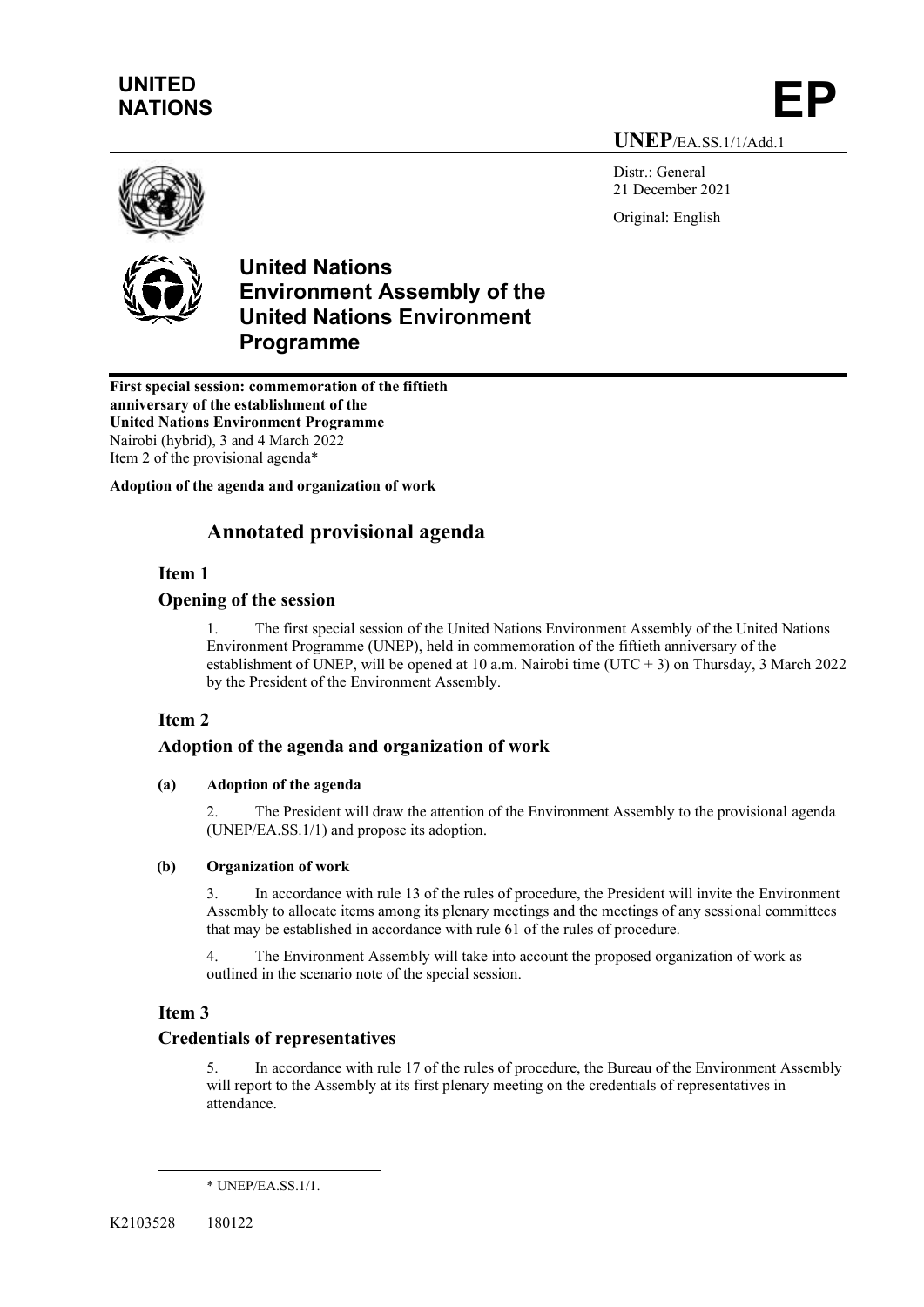#### **Item 4**

#### **Statements by representatives**

6. Under this item, high-level representatives of Member States will be invited to deliver national statements. It is expected that those statements will refer to the commemoration of the fiftieth anniversary of the establishment of UNEP and address the theme of the special session, "Strengthening UNEP for the implementation of the environmental dimension of the 2030 Agenda for Sustainable Development". The time limit for national statements is 3 minutes per speaker (5 minutes for speakers representing a regional group or a political group).

#### **Item 5**

#### **Presentation of the report of the Executive Director on the science-policy interface**

7. The Executive Director of UNEP will be invited to present the report entitled "Reflecting on the past and imagining the future: a contribution to the dialogue on the science-policy interface" (UNEP/EA.SS.1/2).

#### **Item 6**

#### **Presentation of the stakeholder report entitled "The UNEP We Want"**

8. Under this item, representatives of major groups and stakeholders will be invited to present the report entitled "The UNEP We Want".

#### **Item 7**

#### **Leadership dialogues**

9. Under this item, two high-level leadership dialogues will be held under the overall theme of the special session, "Strengthening UNEP for the implementation of the environmental dimension of the 2030 Agenda for Sustainable Development".

10. The leadership dialogues will be facilitated by a moderator and will include the participation of special guests and ministers pre-registered to contribute.

11. The Executive Director's report "Reflecting on the past and imagining the future: a contribution to the dialogue on the science-policy interface" and the stakeholder report "The UNEP We Want" will serve as background documents for both leadership dialogues.

12. The theme of the first high-level leadership dialogue, "Looking back: 50 years of UNEP", will enable participants to reflect on the achievements of UNEP since its establishment in 1972.

13. The theme of the second high-level leadership dialogue, "Looking forward: achieving the 2030 Agenda for Sustainable Development for people and planet", will allow participants to focus on the future of UNEP and environmental multilateralism.

## **Item 8**

#### **Multi-stakeholder dialogue**

14. Under this item, a multi-stakeholder dialogue will address the overall theme of the special session, "Strengthening UNEP for the implementation of the environmental dimension of the 2030 Agenda for Sustainable Development". This dialogue will be open to all participants of the session who represent Member States, international organizations or major groups and stakeholders.

#### **Item 9**

#### **Adoption of the political outcome of the session**

15. Under this item, the Environment Assembly will consider the adoption of the draft political declaration prepared pursuant to General Assembly resolution 73/333.